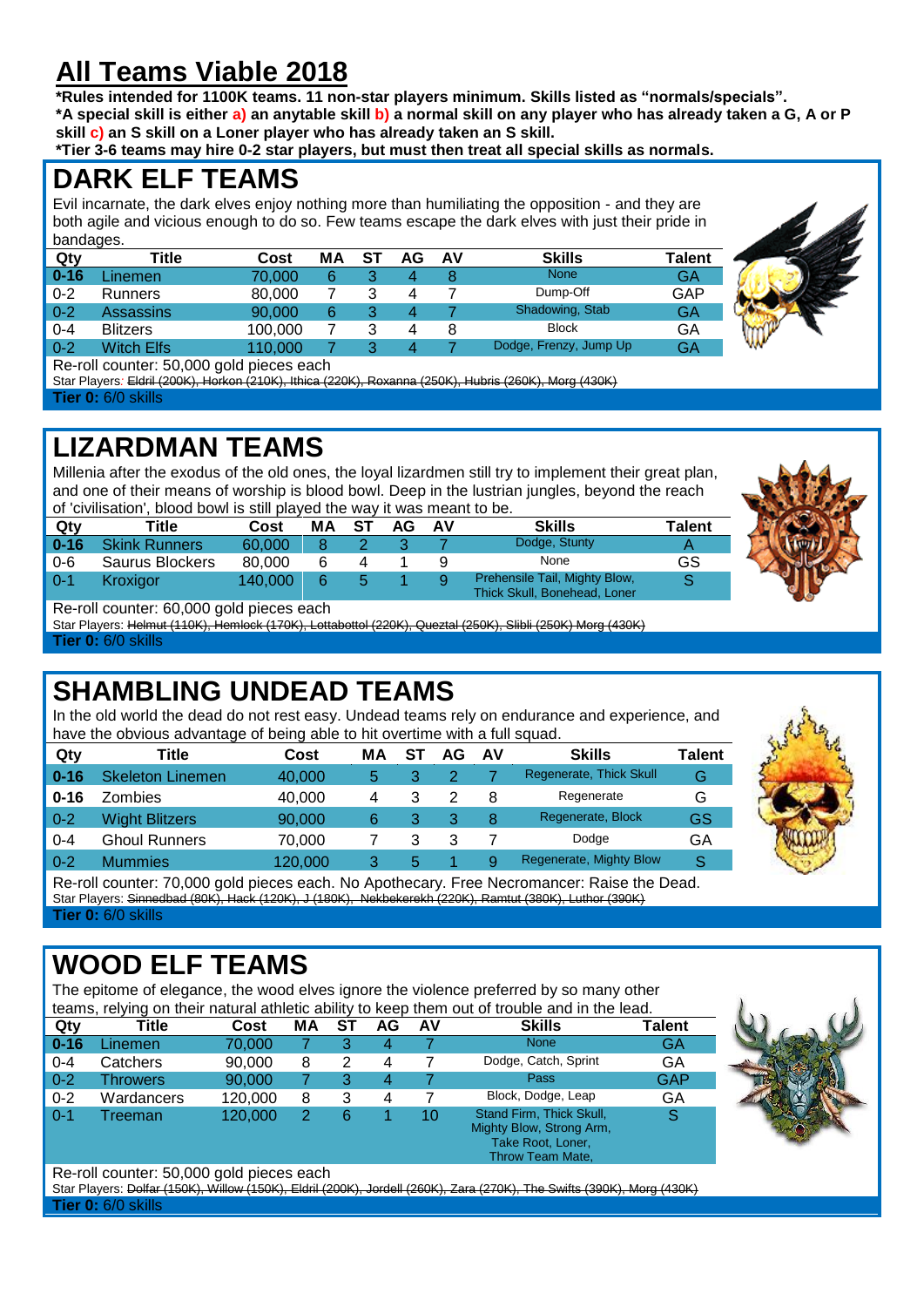# **AMAZON TEAMS**

The amazon lend a certain femininity to Blood Bowl. As graceful as they are dangerous, they do not shun the brutality that is otherwise associated with the men-folk.

|          | they do not share the pratality that is otherwise associated with the member. |        |    |    |    |    |               |        |
|----------|-------------------------------------------------------------------------------|--------|----|----|----|----|---------------|--------|
| Qty      | Title                                                                         | Cost   | MА | ST | AG | AV | <b>Skills</b> | Talent |
| $0 - 16$ | <b>Tribal Linewomen</b>                                                       | 50,000 | 6  |    |    |    | Dodge         | G      |
| $0 - 2$  | <b>Piranha Warrior Catchers</b>                                               | 70.000 | 6  | 3  |    |    | Dodge, Catch  | GA     |
| $0 - 2$  | <b>Eagle Warrior Throwers</b>                                                 | 70.000 | -6 | 3  |    |    | Dodge, Pass   | GP     |
| $0 - 4$  | Koka Kalim Blitzers                                                           | 90.000 | 6  | 3  |    |    | Dodge, Block  | GS     |

Re-roll counter: 50,000 gold pieces each

Stars: Helmut (110K), Willow (150K), Karla (220K), Roxanna (250K), Zara (270K), Bertha (290K), Morg (430K)

**Tier 1 – Choose:** 7/0 skills **OR** 6/0 skills + 40K **OR** 5/1 skills + 20K **OR** 4/2 skills

# **CHAOS DWARF TEAMS**

The twisted followers of Hashut are hard hitting and tough. The chaos dwarves make up for their lack of speed by employing "loyal" hobgoblin slaves to steal the necessary touchdowns.

| Qty      | Title                                                                                                                                                                                                                          | Cost    | МA | S1 | AG | AV | <b>Skills</b>                                                     | <b>Talent</b> |  |
|----------|--------------------------------------------------------------------------------------------------------------------------------------------------------------------------------------------------------------------------------|---------|----|----|----|----|-------------------------------------------------------------------|---------------|--|
| $0 - 16$ | <b>Hobgoblin Runners</b>                                                                                                                                                                                                       | 40,000  | 6  |    |    |    | <b>None</b>                                                       | G             |  |
| $0 - 6$  | <b>Chaos Dwarf Blockers</b>                                                                                                                                                                                                    | 70.000  | 4  |    |    |    | Block, Tackle, Thick Skull                                        | <b>GSM</b>    |  |
| $0 - 2$  | <b>Bull Centaur Blitzers</b>                                                                                                                                                                                                   | 130,000 | 6  |    |    |    | Sprint, Sure Feet, Thick<br>Skull                                 | GS            |  |
| $0 - 1$  | <b>Enslaved Minotaur</b>                                                                                                                                                                                                       | 150.000 | 5  |    |    |    | Horns, Mighty Blow,<br>Frenzy, Loner, Thick<br>Skull, Wild Animal | <b>SM</b>     |  |
|          | The selling and the TA AAA selling second and and second and selling the second to the film of the second second second second second second second second second second second second second second second second second seco |         |    |    |    |    |                                                                   |               |  |

Re-roll counter: 70,000 gold pieces each. Minotaurs and chaos dwarf blockers require a doubles roll to take a mutation.

Star Players: Zzharg (90K), Nobbla (130K), Rashnak (200K), Grashnak (310K), Hthark (330K), Morg (430K) **Tier 1 – Choose:** 7/0 skills **OR** 6/0 skills + 40K **OR** 5/1 skills + 20K **OR** 4/2 skills

# **DWARF TEAMS**

Short, tough, and well-armoured, the dwarfs prefer a vicious smashing game, and completely disregard the rules in their attempt to clear the pitch of the opposing team's potential scorers.

| Qty      | Title              | Cost    | ΜA | S1 | AG | AV | <b>Skills</b>                                                                                            | <b>Talent</b> |  |  |  |  |
|----------|--------------------|---------|----|----|----|----|----------------------------------------------------------------------------------------------------------|---------------|--|--|--|--|
| $0 - 16$ | <b>Blockers</b>    | 70,000  | 4  |    |    | 9  | Thick Skull, Block, Tackle                                                                               | GS            |  |  |  |  |
| $0 - 2$  | <b>Blitzers</b>    | 80,000  | 5  |    |    | 9  | Thick Skull, Block                                                                                       | GS            |  |  |  |  |
| $0 - 2$  | <b>Slayers</b>     | 90,000  | 5  |    |    | 8  | Thick Skull, Block, Frenzy,<br><b>Dauntless</b>                                                          | GS            |  |  |  |  |
| $0 - 2$  | <b>Runners</b>     | 80,000  | 6  |    |    | 8  | Thick Skull , Sure Hands                                                                                 | GP            |  |  |  |  |
| $0 - 1$  | <b>Deathroller</b> | 160,000 | 4  |    |    | 10 | Mighty Blow, Break Tackle,<br>Stand Firm, Dirty Player,<br>Juggernaut, Secret Weapon,<br>No Hands, Loner | S             |  |  |  |  |

Re-roll counter: 50,000 gold pieces each

Star Players: Barik (60K), Boomer (60K), Flint (130K), Grim (220K), Zara (270K), Morg (430K) **Tier 1 – Choose:** 7/0 skills **OR** 6/0 skills + 40K **OR** 5/1 skills + 20K **OR** 4/2 skills

#### **BRETONNIAN TEAMS**

In fair Bretonnia arrogant Bretonnian nobles and their loyal yeomen are questing for an alternative grail - the Bloodweiser trophy.

| Qty      | Title           | Cost    | MA | ST | AG. | AV | <b>Skills</b>           | <b>Talent</b> |
|----------|-----------------|---------|----|----|-----|----|-------------------------|---------------|
| $0 - 16$ | Linemen         | 40.000  |    |    |     |    | Fend                    |               |
| $0 - 4$  | <b>Blitzers</b> | 110.000 |    |    |     |    | Block, Catch, Dauntless | GAP           |
| $0 - 4$  | Yeomen          | 70.000  |    |    |     |    | Wrestle                 | GS            |
| $\sim$   | .<br>-----      |         |    |    |     |    |                         |               |



Re-roll counter: 70,000 gold pieces each

Star Players: Dolfar (150K), Willow (150K) Zug (260K), Griff (320K), Morg (430K)

**Tier 2 – Choose:** 7/0 skills + 20K **OR** 6/1 skills **OR** 5/1 skills + 40K **OR** 6/0 skills + 60K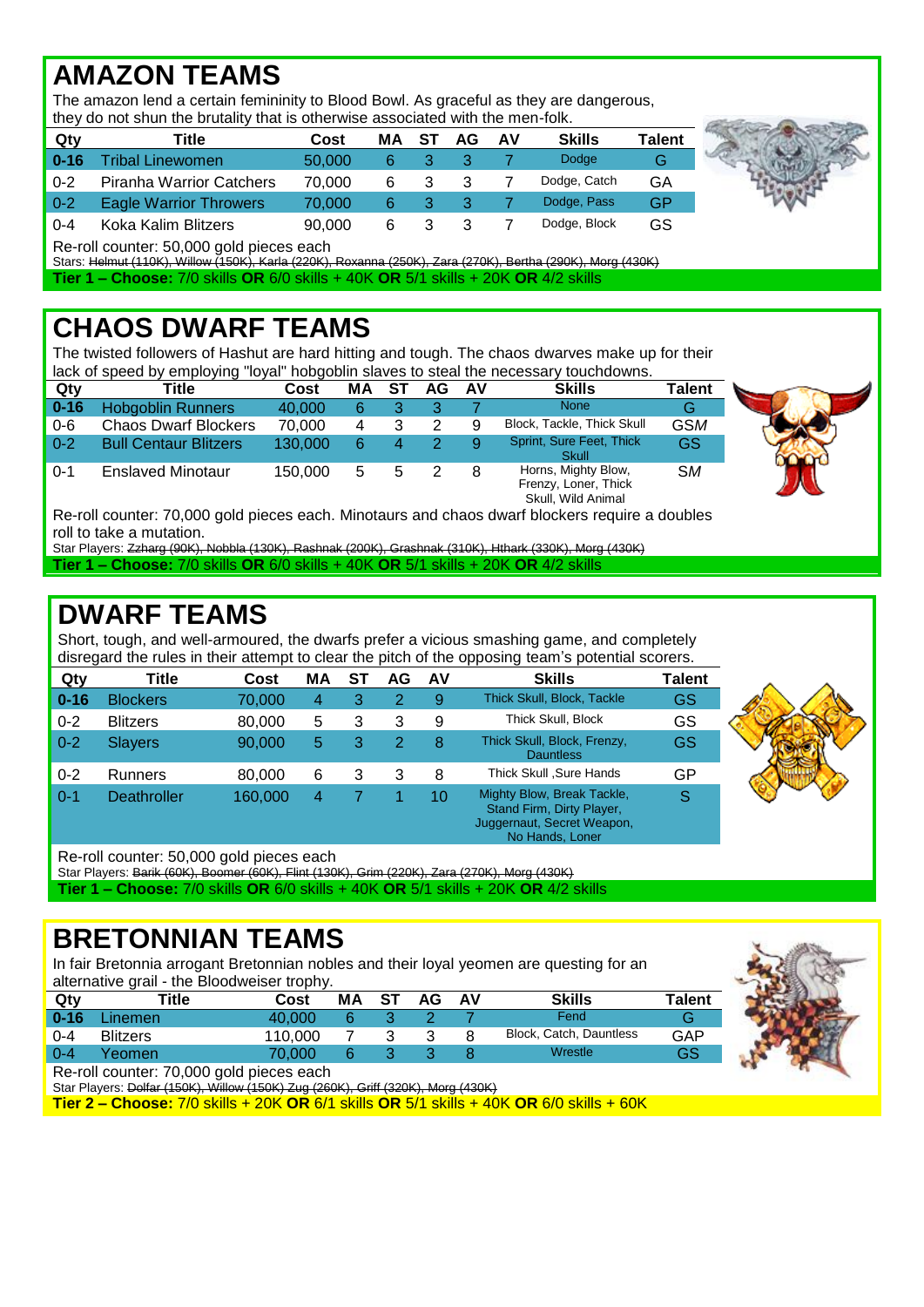# **NECROMANTIC HORROR TEAMS**

Under the ruthless leadership of deranged necromancers Blood Bowl players who died long ago return to the scene of their former glory.

| - ت<br>Qty | Title                 | Cost    | МA | -ST | AG | AV | <b>Skills</b>                          | Talent |
|------------|-----------------------|---------|----|-----|----|----|----------------------------------------|--------|
| $0 - 16$   | Zombies.              | 40,000  | 4  | 3   |    |    | Regenerate                             | G      |
| $0 - 2$    | Werewolves            | 120.000 | 8  | 3   |    |    | Regenerate, Claw, Frenzy               | GA     |
| $0 - 2$    | <b>Wight Blitzers</b> | 90,000  | 6  | 3   |    |    | Regenerate, Block                      | GS     |
| $0 - 2$    | <b>Ghoul Runners</b>  | 70,000  |    | 3   |    |    | Dodge                                  | GA     |
| $0 - 2$    | <b>Flesh Golems</b>   | 110.000 | 4  | 4   |    |    | Stand Firm, Thick Skull,<br>Regenerate | GS     |



Re-roll counter: 70,000 gold pieces each. No Apothecary. Free Necromancer: Raise the Dead. Star Players: Hack (120K), J (180K), Nekbekerekh (220K), Wilhelm (240K), Ramtut (380K), Luthor (390K) **Tier 2 – Choose:** 7/0 skills + 20K **OR** 6/1 skills **OR** 5/1 skills + 40K **OR** 6/0 skills + 60K

#### **NORSE TEAMS**

In the frozen land of Norsca, it's not just the crowd that goes berserk! When crazed Norsemen work themselves into a frenzy it is not uncommon for the ball to get lost in the snow. With no ball the game gets even bloodier - in fact, this is where "sudden death" overtime got its name.

| Qty      | Title                | Cost    | МA | SТ | AG | AV | <b>Skills</b>                               | Talent |
|----------|----------------------|---------|----|----|----|----|---------------------------------------------|--------|
| $0 - 16$ | Norse Linemen        | 50,000  | 6  | 3  | 3  |    | <b>Block</b>                                | G      |
| $0 - 2$  | Norse Throwers       | 70,000  | 6  | 3  | 3  |    | Block, Pass                                 | GP     |
| $0 - 2$  | <b>Norse Runners</b> | 90,000  |    | 3  | 3  |    | <b>Block, Dauntless</b>                     | GA     |
| $0 - 2$  | Norse Berserkers     | 90,000  | 6  | 3  | 3  |    | Block, Frenzy, Jump Up                      | GS     |
| $0 - 2$  | Ulfwerenars          | 110,000 | 6  | 4  | 2  | 8  | Frenzy                                      | GS     |
| $0 - 1$  | Yhetee               | 140.000 | 5  | 5  |    | 8  | Disturbing Presence,<br>Claws, Frenzy, Wild | S      |

Animal, Loner

Really Stupid, Always Hungry

Re-roll counter: 60,000 gold pieces each

Star Players: Boomer (60K), Helmut (110K), Karla (220K), Wilhelm (240K), Zara (270K), Icepelt (330K), Morg (430K) **Tier 2 – Choose:** 7/0 skills + 20K **OR** 6/1 skills **OR** 5/1 skills + 40K **OR** 6/0 skills + 60K

#### **ORC TEAMS**

The orcs instinctual brutality make them great blood bowl players - seemingly mindless force coupled with the deceptively effective running plays of their blitzers, is a winning combination.

| Qty      | Title             | Cost    | МA | ST | AG | AV | <b>Skills</b>                                       | Talent |
|----------|-------------------|---------|----|----|----|----|-----------------------------------------------------|--------|
| $0 - 16$ | _inemen           | 50,000  | 5  | 3  | 3  | 9  | <b>None</b>                                         | G      |
| $0 - 2$  | Throwers          | 70.000  | 5  | 3  | 3  | 8  | Sure Hands, Pass                                    | GP     |
| $0 - 4$  | <b>Black Orcs</b> | 80,000  | 4  | 4  | 2  | 9  | <b>None</b>                                         | GS     |
| $0 - 4$  | <b>Blitzers</b>   | 80,000  | 6  | 3  | 3  | 9  | <b>Block</b>                                        | GS     |
| $0 - 4$  | <b>Goblins</b>    | 40.000  | 6  | 2  | 3  |    | Dodge, Right Stuff, Stunty                          | A      |
| $0 - 1$  | Troll             | 110.000 | 4  | 5  |    | 9  | Regenerate, Mighty Blow,<br>Throw Team Mate, Loner, | S      |



Re-roll counter: 60,000 gold pieces each.

Star Players: Bomber (60K), Ugroth (100K), Scrappa (150K), Ripper (270K), Varag (290K), Morg (430K) **Tier 2 – Choose:** 7/0 skills + 20K **OR** 6/1 skills **OR** 5/1 skills + 40K **OR** 6/0 skills + 60K

#### **SKAVEN TEAMS**

Speed is the essence of the skaven team - both when scoring their lightning fast touchdowns, and when fleeing their many lethal opponents.

| Qty      | Title           | Cost    | ΜA | SТ | AG | AV | <b>Skills</b>                                               | Talent     |
|----------|-----------------|---------|----|----|----|----|-------------------------------------------------------------|------------|
| $0 - 16$ | .inemen         | 50,000  |    |    |    |    | <b>None</b>                                                 | GM         |
| $0 - 4$  | Gutter Runners  | 80,000  | 9  | 2  | 4  |    | Dodge, Weeping Dagger                                       | GAM        |
| $0-2$    | <b>Blitzers</b> | 90,000  |    |    |    |    | <b>Block</b>                                                | <b>GSM</b> |
| $0 - 2$  | Throwers        | 70,000  |    | 3  |    |    | Sure Hands, Pass                                            | GPM        |
| $0-1$    | Rat Ogre        | 150,000 | 6  | 5  |    |    | Prehensile Tail, Mighty Blow,<br>Frenzy, Loner, Wild Animal | <b>SM</b>  |



Re-roll counter: 60,000 gold pieces each. All players require a doubles roll to take a mutation. Star Players: Fezglitch (100K), Kreek (130K), Skitter (160K), Glart (190K), Hakflem (200K), Glart Jr. (210K), Headsplitter (340K), Morg (430K)

**Tier 2 – Choose:** 7/0 skills + 20K **OR** 6/1 skills **OR** 5/1 skills + 40K **OR** 6/0 skills + 60K

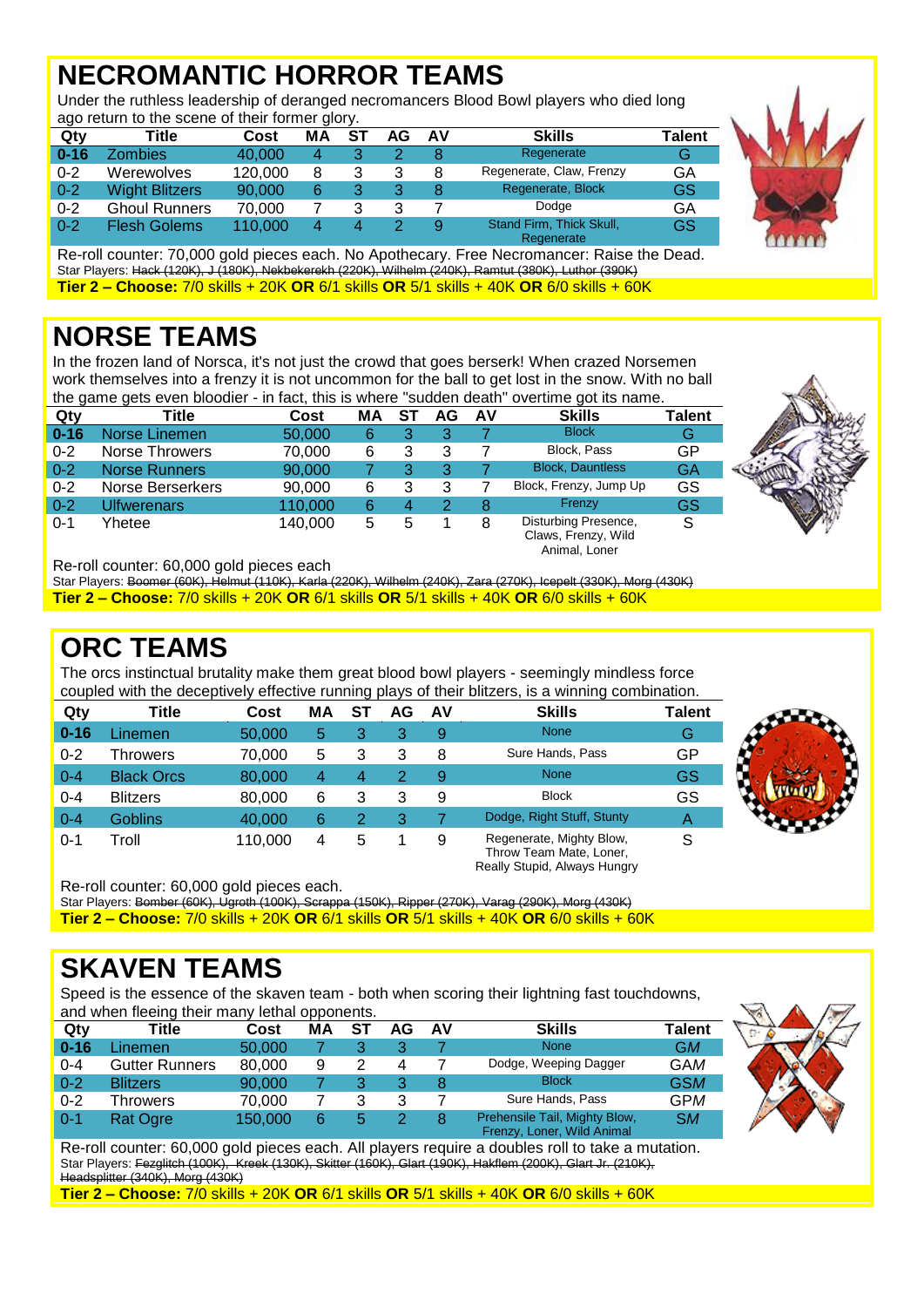#### **CHAOS RENEGADE TEAMS**

Among all species and nations there are those unable to resist the lure of chaos. Shun by their race, these outcasts will often band together, seeking to serve their dark lords while having a bit of old fashioned fun and bloodshed.

| Qty      | Title             | Cost    | МA | SТ             | AG             | AV | <b>Skills</b>                                                                       | Talent      |  |
|----------|-------------------|---------|----|----------------|----------------|----|-------------------------------------------------------------------------------------|-------------|--|
| $0 - 16$ | Renegade Human    | 50,000  | 6  | 3              | 3              | 8  | <b>None</b>                                                                         | <b>GPSM</b> |  |
| $0 - 1$  | Renegade Goblin   | 40,000  | 6  | $\overline{2}$ | 3              | 7  | Dodge, Stunty, Right Stuff,<br>Animosity                                            | AM          |  |
| $0 - 1$  | Renegade Orc      | 50,000  | 5  | 3              | 3              | 9  | Animosity                                                                           | <b>GM</b>   |  |
| $0 - 1$  | Renegade Skaven   | 50,000  | 7  | 3              | 3              | 7  | Animosity                                                                           | GM          |  |
| $0 - 1$  | Renegade Dark Elf | 70,000  | 6  | 3              | $\overline{4}$ | 8  | Animosity                                                                           | <b>GAM</b>  |  |
| $0 - 1$  | Troll             | 110,000 | 4  | 5              | 1              | 9  | Regenerate, Mighty Blow,<br>Throw Team Mate, Loner.<br>Really Stupid, Always Hungry | <b>SM</b>   |  |
| $0 - 1$  | Ogre              | 140,000 | 5  | 5              | 2              | 9  | Thick Skull, Mighty Blow,<br>Throw Team Mate, Loner,<br><b>Bonehead</b>             | <b>SM</b>   |  |
| $0 - 1$  | Minotaur          | 150,000 | 5  | 5              | 2              | 8  | Horns, Mighty Blow, Frenzy,<br>Thick Skull, Wild Animal,<br>Loner                   | <b>SM</b>   |  |

Re-roll counter: 70,000 gold pieces each. Loners require a doubles roll to take a mutation. Stars: Bomber (60K), Zzharg (90K), Ugroth (100K), Helmut (110K), Igor (120K), Lewdgrip (150K), Guffle (210K), Morg (430K) **Tier 3 – Choose:** 7/1 skills + 20K **OR** 6/2 skills **OR** 5/2 skills + 40K **OR** 6/1 skills + 60K

# **ELVEN UNION TEAMS**

Not all elves fled to Ulthuan or hid in fair Loren. Some elves stayed behind in the world of men, and these elves engage in whatever adventure they can find – such as Blood Bowl.

| Qty      | Title           | Cost    | ΜA | ST | AG | AV | <b>Skills</b>           | <b>Talent</b> |
|----------|-----------------|---------|----|----|----|----|-------------------------|---------------|
| $0 - 16$ | Linemen         | 60.000  |    |    |    |    | <b>None</b>             | GA            |
| $0 - 4$  | Catchers        | 100.000 |    |    |    |    | Catch, Nerves of Steel  | GA            |
| $0 - 2$  | <b>Blitzers</b> | 110.000 |    |    |    |    | <b>Block, Side Step</b> | GA            |
| $0 - 2$  | hrowers         | 70.000  | 6  |    |    |    | Pass                    | GAP           |

Re-roll counter: 50,000 gold pieces each

Dolfar (150K), Eldril (200K), Moranion (230K), Hubris (260K), Jordell (260K), The Swifts (390K), Morg (430K) **Tier 3 – Choose:** 7/1 skills + 20K **OR** 6/2 skills **OR** 5/2 skills + 40K **OR** 6/1 skills + 60K

# **HIGH ELF TEAMS**

The high elves prefer the passing game and their skill at it is unparalleled. Haughty and proud as they are, they expect to win no matter who they're facing.

| Qty      | Title                                    | Cost    | MА | SТ | AG | AV | <b>Skills</b>    | <b>Talent</b> |  |  |
|----------|------------------------------------------|---------|----|----|----|----|------------------|---------------|--|--|
| $0 - 16$ | .inemen                                  | 70.000  |    |    |    |    | None             | GA            |  |  |
| $0 - 2$  | Blitzers                                 | 100.000 |    |    |    |    | <b>Block</b>     | GA            |  |  |
| $0 - 4$  | Catchers                                 | 90.000  |    |    | 4  |    | Catch            | GA            |  |  |
| $0 - 2$  | Throwers                                 | 90.000  | 6  |    |    |    | Pass, Safe Throw | GAP           |  |  |
|          | Bo roll counter: EQ 000 gold piccos coop |         |    |    |    |    |                  |               |  |  |



Re-roll counter: 50,000 gold pieces each Stars Players: Dolfar (150K), Bo (160K), Soaren (180K), Eldril (200K), Moranion (230K), Zara (270K), The Swifts (390K), Morg (430K)

**Tier 4 – Choose:** 8/1 skills + 20K **OR** 7/2 skills **OR** 6/2 skills + 40K **OR** 7/1 skills + 60K

# **HUMAN TEAMS**

Jack of all trades, master of none - the imperial team is made up of humans from the empire, and is arguably the best all round team there is.

| Qty      | Title           | Cost    | МA | AG | AV | <b>Skills</b>                                                 | Talent |  |
|----------|-----------------|---------|----|----|----|---------------------------------------------------------------|--------|--|
| $0 - 16$ | Linemen.        | 50,000  | 6  |    | 8  | <b>None</b>                                                   | G      |  |
| $0 - 4$  | Catchers        | 60,000  | 8  |    |    | Dodge, Catch                                                  | GA     |  |
| $0 - 4$  | <b>Blitzers</b> | 90,000  |    |    | 8  | <b>Block</b>                                                  | GS     |  |
| $0 - 2$  | Throwers        | 70,000  | 6  |    | 8  | Sure Hands, Pass                                              | GP     |  |
| $0 - 1$  | Ogre            | 140.000 | 5  |    | 9  | Thick Skull, Mighty Blow, Throw<br>Team Mate, Loner, Bonehead |        |  |



Star Players: Helmut (110K), Puggy (140K), Karla (220K), Zug (260K), Zara (270K), Griff (320K), Morg (430K) **Tier 4 – Choose:** 8/1 skills + 20K **OR** 7/2 skills **OR** 6/2 skills + 40K **OR** 7/1 skills + 60K

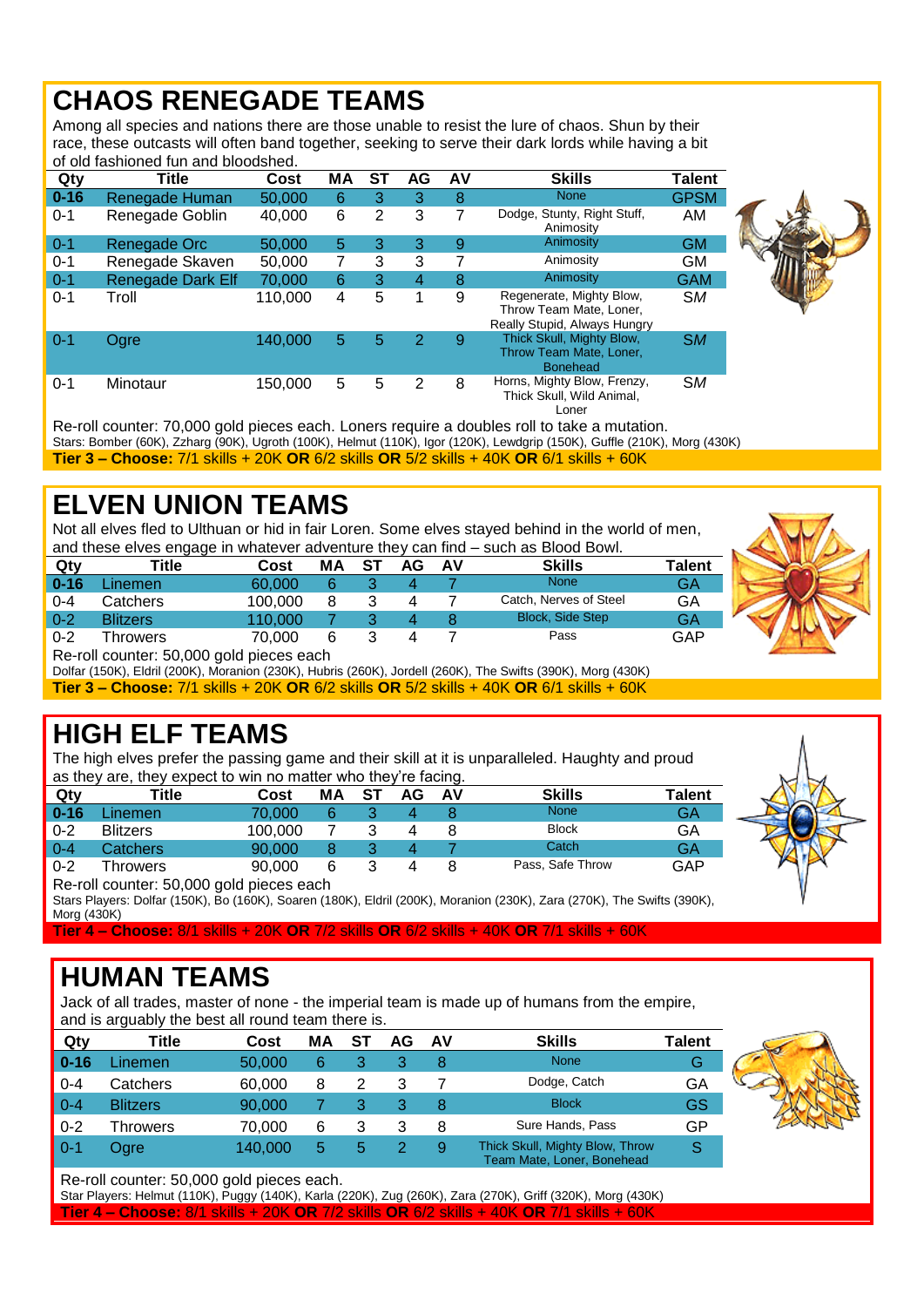#### **SLANN TEAMS**

In the dawn of the world, before the collapse of the warpgates the slann and the lizardmen celebrated their old one masters, by playing a mysterious ritual game. Now, millenia later, that game is known to the world as blood bowl - and the slann are still excellent at it! **Qty Title Cost MA ST AG AV Skills Talent**

| $\blacksquare$ 0-16 | .inemen         | 60,000  |   |  |   | Leap, Very Long Legs                            | G   |
|---------------------|-----------------|---------|---|--|---|-------------------------------------------------|-----|
| 0-4                 | Catchers        | 80.000  |   |  |   | Very Long Legs, Diving Catch, Leap              | GA  |
| $0 - 4$             | <b>Blitzers</b> | 110.000 |   |  |   | Very Long Legs, Jump Up, Leap, Diving<br>Tackle | GAS |
| -0-1                | Kroxigor        | 140.000 | 6 |  | a | Prehensile Tail, Mighty Blow, Thick Skull,      | S   |

Bonehead, Loner



Re-roll counter: 50,000 gold pieces each

Star Players: Helmut (110K), Hemlock (170K), Lottabottol (220K), Queztal (250K), Slibli (250K) Morg (430K) **Tier 4 – Choose:** 8/1 skills + 20K **OR** 7/2 skills **OR** 6/2 skills + 40K **OR** 7/1 skills + 60K

#### **VAMPIRE TEAMS**

Hidden from the eyes of the world live the lords of the night - the vampires. Eternal unlife leaves them with a lot of spare time, so some of the unrulier ones have have taken up blood bowl.

| Qty      | Title                   | Cost    | МA | -ST | AG | AV | <b>Skills</b>                           | <b>Talent</b> |
|----------|-------------------------|---------|----|-----|----|----|-----------------------------------------|---------------|
| $0 - 16$ | <b>Thrall Linemen</b>   | 40.000  |    |     |    |    | None                                    | G             |
| $0 - 6$  | <b>Vampire Blitzers</b> | 110.000 |    |     |    |    | Regenerate, Bloodlust,<br>Hypnotic Gaze | GAS           |

Re-roll counter: 70,000 gold pieces each

Star Players: Helmut (110K), Igor (120K), J (180K), Wilhelm (240K), Luthor (390K) Morg (430K) **Tier 4 – Choose:** 8/1 skills + 20K **OR** 7/2 skills **OR** 6/2 skills + 40K **OR** 7/1 skills + 60K

# **CHAOS CHOSEN TEAMS**

The chaos worshippers pay tribute to their foul gods in many ways - one being blood bowl, and there is no doubt that they're all about the 'Blood' in Blood Bowl.

| Qty      | Title                   | Cost    | МA | S1 | AG | AV | <b>Skills</b>                                                     | <b>Talent</b> |  |  |  |  |
|----------|-------------------------|---------|----|----|----|----|-------------------------------------------------------------------|---------------|--|--|--|--|
| $0 - 16$ | <b>Beastman Runners</b> | 60.000  |    |    |    |    | <b>Horns</b>                                                      | GSM           |  |  |  |  |
| $0 - 4$  | Chosen Blockers         | 100.000 | 5  |    |    | 9  | None                                                              | GSM           |  |  |  |  |
| $0 - 1$  | Minotaur                | 150.000 | 5  |    |    |    | Horns, Mighty Blow,<br>Frenzy, Loner, Thick<br>Skull, Wild Animal | <b>SM</b>     |  |  |  |  |



Re-roll counter: 60,000 gold pieces each

Star Players: Max (130K), Lewdgrip (150K), Brick (290K), Borak (300K), Grashnak (310K), Morg (430K) **Tier 5 – Choose:** 8/2 skills + 20K **OR** 7/3 skills **OR** 6/3 skills + 40K **OR** 7/2 skills + 60K

# **DAEMONS OF KHORNE TEAMS**

Blood for the Blood God! This is the chant of the frenzied fans of the Khorne team demanding blood for Khorne, and the players are happy to give it to them often by launching opponents off the pitch for sacrifical mayhem.

| Qty      | Title                | Cost    | MА | ST | AG | AV | <b>Skills</b>                                   | Talent |  |  |  |  |
|----------|----------------------|---------|----|----|----|----|-------------------------------------------------|--------|--|--|--|--|
| $0 - 16$ | <b>Marauders</b>     | 60.000  |    |    |    |    | Frenzy                                          | GP     |  |  |  |  |
| $0 - 4$  | <b>Bloodletters</b>  | 80.000  | 6  |    |    |    | Horns, Regenerate Juggernaut                    | GAS    |  |  |  |  |
| $0 - 2$  | <b>Heralds</b>       | 90.000  | 6  |    |    | 8  | Horns, Frenzy, Juggernaut                       | GS     |  |  |  |  |
| $0 - 1$  | <b>Bloodthirster</b> | 180,000 | 6  |    |    | 9  | Claw, Horns, Frenzy,<br>Juggernaut, Regenerate, |        |  |  |  |  |

Loner, Wild Animal

Re-roll counter: 70,000 gold pieces each

Star Players: Grashnak (310K), Morg (430K)

**Tier 5 – Choose:** 8/2 skills + 20K **OR** 7/3 skills **OR** 6/3 skills + 40K **OR** 7/2 skills + 60K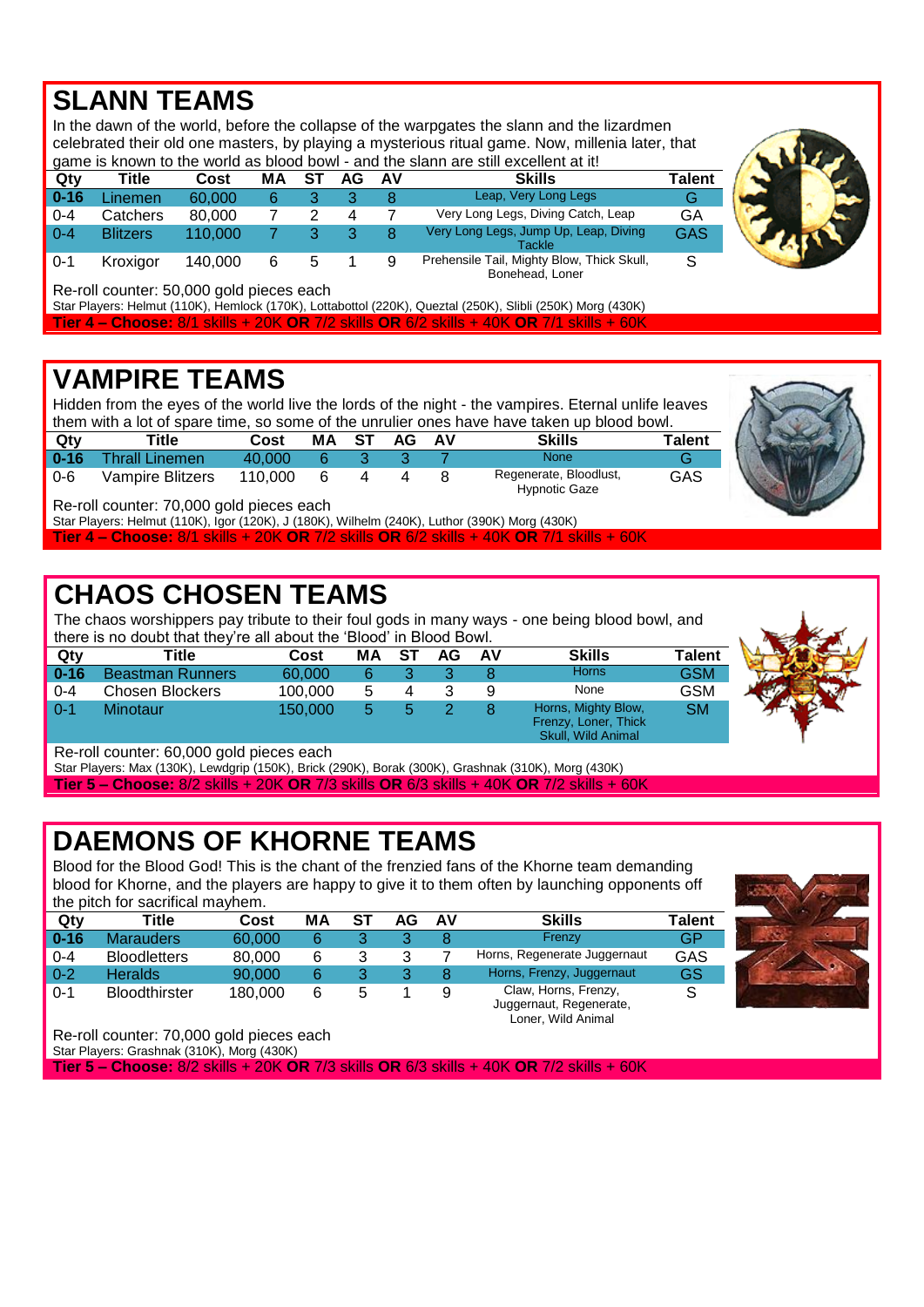# **KHEMRI TOMB KING TEAMS**

In the hot land of Khemri, the dead walk again. Animated by Nagash's awful spell, teams of undead have risen from the halls of fame deep within the ancient necropoli. These ancient players wander the world, in search of new opponents.

| Qty      | Title                    | Cost    | МA | ST | AG | . AV | <b>Skills</b>                | Talent |
|----------|--------------------------|---------|----|----|----|------|------------------------------|--------|
| $0 - 16$ | <b>Skeleton Linemen</b>  | 40.000  | 5  |    |    |      | Regenerate, Thick Skull      | G      |
| $0 - 2$  | <b>Anointed Blitzers</b> | 90,000  | 6  |    |    |      | Regenerate, Block            | GS     |
| $0 - 2$  | <b>Anointed Throwers</b> | 70.000  | 6  |    |    |      | Regenerate, Pass, Sure Hands | GP     |
| $0 - 4$  | Tomb Guardians           | 100.000 | 4  | b  |    |      | Regenerate, Decay            |        |

Re-roll counter: 70,000 gold pieces each. No Apothecary

Star Players: Sinnedbad (80K), Hack (120K), Humerus (130K), Ithica (220K), Nekbrekerekh (220K), Ramtut (380K) **Tier 5 – Choose:** 8/2 skills + 20K **OR** 7/3 skills **OR** 6/3 skills + 40K **OR** 7/2 skills + 60K

#### **NURGLE TEAMS**

The fact that these worshippers of the foul god Nurgle smell awful is assumed rather than proven. People simply tend to die before they get close enough to get an accurate whiff.

| Qty                 | Title           | Cost    | ΜA | ST | AG | A٧ | <b>Skills</b>                                                                                                         | <b>Talent</b> |  |
|---------------------|-----------------|---------|----|----|----|----|-----------------------------------------------------------------------------------------------------------------------|---------------|--|
| $\blacksquare$ 0-16 | <b>Rotters</b>  | 40,000  | 5  |    | 3  | 8  | Decay, Nurgle's Rot                                                                                                   | <b>GM</b>     |  |
| $\vert 0.4 \vert$   | Pestigors       | 80,000  | 6  |    | 3  | 8  | Horns, Nurgle's Rot, Regenerate                                                                                       | <b>GSM</b>    |  |
| $\blacksquare$ 0-4  | <b>Bloaters</b> | 110,000 | 4  |    | 2  | 9  | Disturbing Presence, Nurgle's Rot,<br>Regenerate, Foul Appearance                                                     | <b>GSM</b>    |  |
| $\blacksquare$ 0-1  | Rotspawn        | 140.000 |    |    |    | 9  | Foul Appearance, Regenerate,<br>Disturbing Presence, Mighty Blow,<br>Really Stupid, Tentacles, Loner,<br>Nurale's Rot | <b>SM</b>     |  |

Re-roll counter: 70,000 gold pieces each, No apothecary.

The Beast of Nurgle requires a doubles roll to take a mutation..

Star Players: Max (130K), Lewdgrip (150K), Guffle (210K), Brick (290K), Borak (300K), Grashnak (310K), Morg (430K)

**Tier 5 – Choose:** 8/2 skills + 20K **OR** 7/3 skills **OR** 6/3 skills + 40K **OR** 7/2 skills + 60K

# **UNDERWORLD DENIZEN TEAMS**

Decades of warring against the surface races has forged a special bond between the sneaky

|          | goblins and the industrious skaven. Add some warpstone to the mix and the result is spectacular. |         |    |    |    |    |                                                                                            |            |  |  |  |  |
|----------|--------------------------------------------------------------------------------------------------|---------|----|----|----|----|--------------------------------------------------------------------------------------------|------------|--|--|--|--|
| Qty      | Title                                                                                            | Cost    | МA | ST | AG | AV | <b>Skills</b>                                                                              | Talent     |  |  |  |  |
| $0 - 16$ | <b>Goblins</b>                                                                                   | 40,000  | 6  |    | 3  |    | Dodge, Stunty, Right Stuff                                                                 | AM.        |  |  |  |  |
| $0 - 2$  | Skaven Lineman                                                                                   | 50,000  |    | 3  | 3  |    | Animosity                                                                                  | <b>GM</b>  |  |  |  |  |
| $0 - 2$  | <b>Skaven Thrower</b>                                                                            | 70.000  |    | 3  | 3  |    | Animosity, Sure Hands, Pass                                                                | <b>GPM</b> |  |  |  |  |
| $0 - 2$  | Skaven Blitzer                                                                                   | 90,000  |    | 3  | 3  | 8  | Animosity, Block                                                                           | <b>GSM</b> |  |  |  |  |
| $0 - 1$  | Troll                                                                                            | 110,000 | 4  | 5  |    | 9  | Regenerate, Mighty Blow,<br>Throw Team Mate, Loner,<br><b>Really Stupid, Always Hungry</b> | <b>SM</b>  |  |  |  |  |



Star Players: Bomber (60K), Fezglitch (100K),Kreek (130K), Nobbla (130K), Skitter (160K), Miggz (170K), Glart (190K), Glart Jr. (210K), Morg (430K)

**Tier 5 – Choose:** 8/2 skills + 20K **OR** 7/3 skills **OR** 6/3 skills + 40K **OR** 7/2 skills + 60K

#### **GOBLIN TEAMS**

With the art of throwing sadly lost to them, the agile goblins have turned their diminutive size to their advantage – slipping through the legs of even the best defense.

|          | ີ              | $\cdot$ |    | ີ  |    |    |                                                                                     |        |
|----------|----------------|---------|----|----|----|----|-------------------------------------------------------------------------------------|--------|
| Qty      | Title          | Cost    | MA | ST | AG | AV | <b>Skills</b>                                                                       | Talent |
| $0 - 16$ | Goblins        | 40,000  | 6  | 2  | 3  |    | Dodge, Right Stuff, Stunty                                                          | Α      |
| 0-1      | Bomma          | 40,000  | 6  | 2  | 3  |    | Dodge, Stunty, Bombardier, SW                                                       | Α      |
| $0 - 1$  | Loonev         | 40,000  | 6  | 2  | 3  |    | Stunty, Chainsaw, SW                                                                | A      |
| $0 - 1$  | Doom Diver     | 60.000  | 6  | 2  | 3  |    | Right Stuff, Stunty, Swoop                                                          | Α      |
| $0 - 1$  | <b>Ooligan</b> | 70,000  | 6  | 2  | 3  |    | Dodge, Right Stuff, Stunty<br>Fan Favourite.<br><b>Disturbing Presence</b>          | Α      |
| 0-1      | Pogoer         | 70.000  |    | 2  | 3  | 7  | Dodge, Very Long Legs, Stunty, Leap                                                 | A      |
| $0 - 1$  | Fanatic        | 70,000  | 3  |    | 3  |    | Ball & Chain, No Hands, Stunty, SW                                                  | S      |
| $0 - 2$  | Trolls         | 110,000 | 4  | 5  |    | 9  | Throw Team Mate, Loner, Regenerate,<br>Mighty Blow, Really Stupid, Always<br>Hunary | S      |



Re-roll counter: 60,000 gold pieces each. May buy 0-3 Bribes for 50K each. Stars: Bomber (60K), Fungus (80K), Nobbla (130K), Scrappa (150K), Miggz (170K), Ripper (270K), Morg (430K) **Tier 6 – Choose:** 8/3 skills **OR** 8/2 skills + 60K **OR** 7/3 skills + 40K **OR** 6/2 skills + 140K